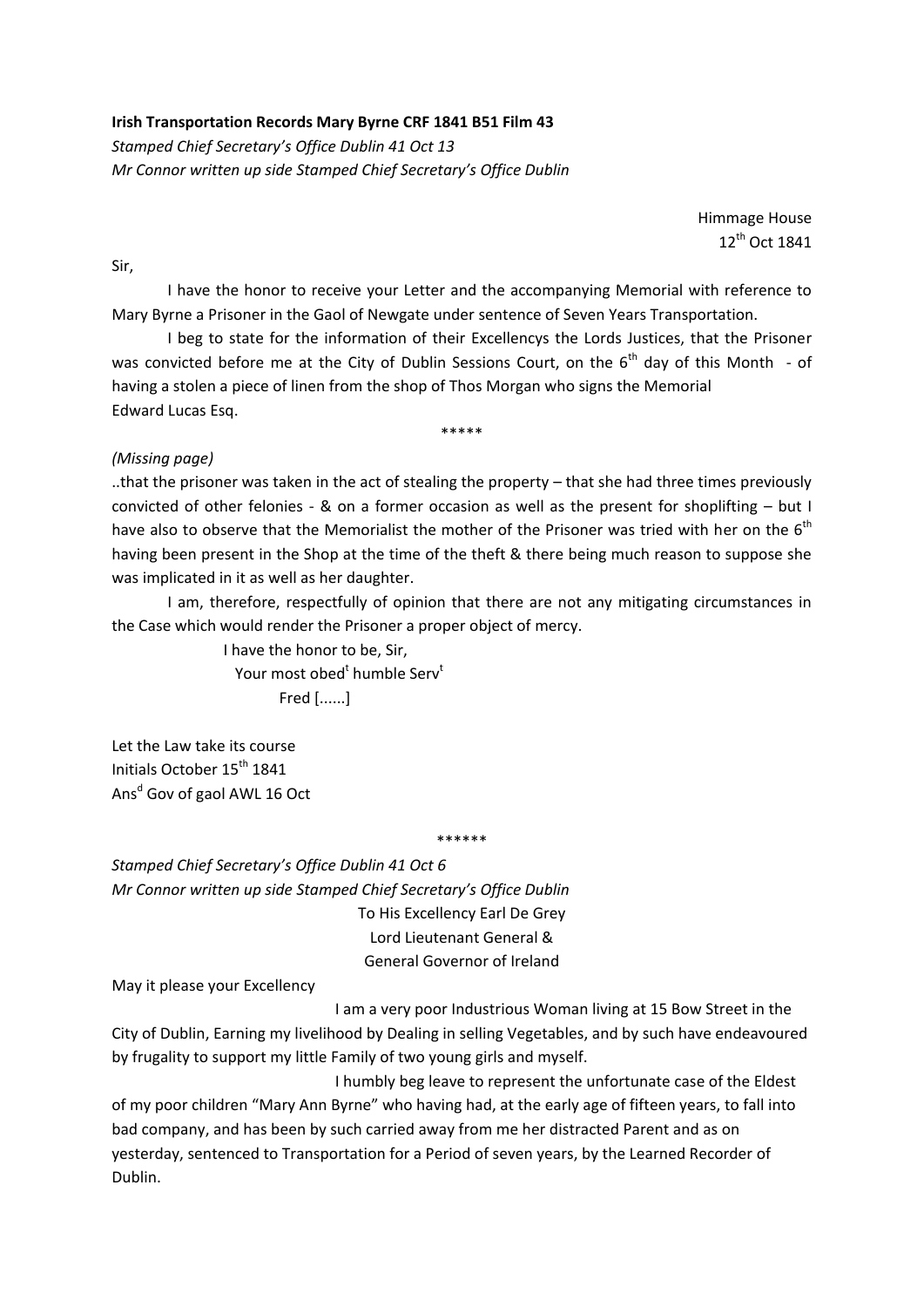I most Humbly beg leave to refer your Excellency to the recommendation (hereunto annexed) of her prosecutor namely "Thomas Morgan" of Great Britain Shirt in this City and to the recommendation also of several respectable Householders (whose names your Excellency will find subscribed at the other side) and as I have nothing to recommend the unfortunate case of my unfortunate Child to your Excellency's notice; but her extreme youth, and the hope that she may yet live to make me, her poorly forlorn Mother happy, if she were allowed to remain in this Country for some time longer, and as I am certain, that she could be converted by proper care and attention, and the help of Her Clergy, which has been promised also.

I therefore most Humbly beseech of your Excellency that you would in Mercy be pleased to commute her sentence to confinement in one of her Majesty's Prisons in Ireland, or be graciously pleased to grant her a free Pardon for this time – and as in duty bound I will for ever pray –

Bridget Mooney

N0 15 Bow Street Dublin 7<sup>th</sup> October 1841

We the undersigned Inhabitants, and Householders of the Parish of St Michan, in the City of Dublin beg leave most Humbly to recommend the case of Mary Byrne to the notice of His Excellency the Lord Lieutenant of Ireland JW Healy 6 Church St [Grocer?} & Spirit Dealer John Bowen Solicitor 67 Church Street Daniel Tipper Shopkeeper 69 Church St John Walsh [....] & [S ...] Manufacturer 68 Church Street Michael [....] 71 Church Street John McIlroy Church? Street 72 James Wall 73 Church Street A.{....] 74 Church St.

\*\*\*\*\*

I Thomas Morgan of Great Britain Street in the City of Dublin Linen Draper, & who having had occasion to prosecute Mary Ann Byrne, in the annexed letter of Petition named Do hereby Certify that I am heartily sorry for doing so, & humbly hope His Excellency the Lord Lieutenant of Ireland will grant the prayer of said Petitioner to Bridget Mooney orwise(sic) Byrne, the Mother of said Mary Ann Byrne now under Sentence of transportation

Given under my hand this  $7<sup>th</sup>$  day of October 1841

Thos Morgan 37 Great Britain St

Witness present John Bowen Solicitor 57 Church Street Dublin

\*\*\*\*\*